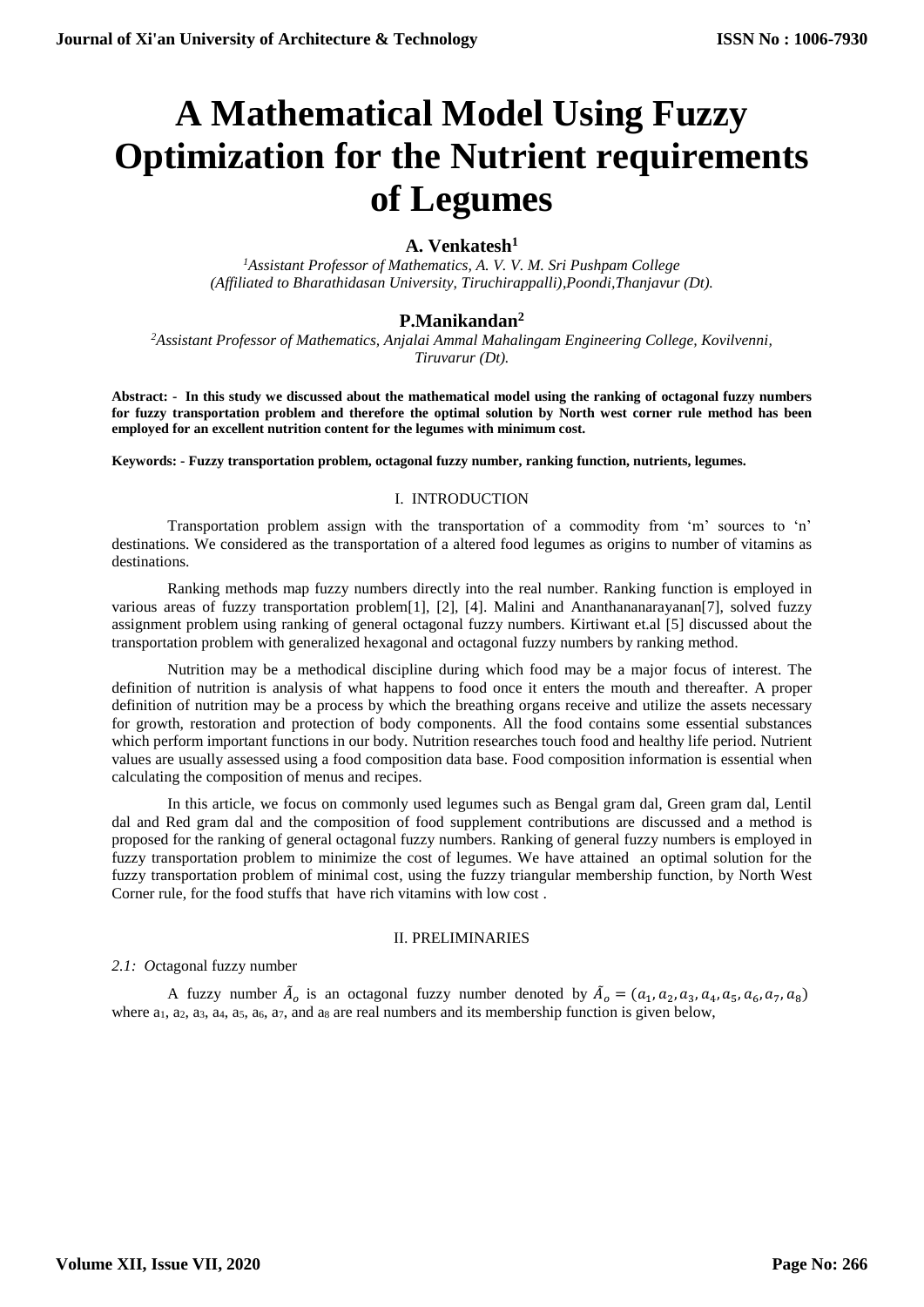$$
\mu_{\bar{A}_0}(x) = \begin{cases}\n\frac{k(x - a_1)}{(a_2 - a_1)}, & \text{for } a_1 \le x \le a_2 \\
k, & \text{for } a_2 \le x \le a_3 \\
k + (1 - k) \frac{(x - a_3)}{(a_4 - a_3)}, & \text{for } a_3 \le x \le a_4 \\
1, & \text{for } a_4 \le x \le a_5 \\
k + (1 - k) \frac{(a_6 - x)}{(a_6 - a_5)}, & \text{for } a_5 \le x \le a_6 \\
k, & \text{for } a_6 \le x \le a_7 \\
\frac{k(a_8 - x)}{(a_8 - a_7)}, & \text{for } a_7 \le x \le a_8\n\end{cases}
$$

Where  $0 \leq k \leq 1$ .

#### *2.2: Generalized Octagonal Fuzzy number*

A fuzzy number  $\tilde{A}_o$  is claimed to be a generalized octagonal fuzzy number denoted by  $\tilde{A}_o$  =  $(a_1, a_2, a_3, a_4, a_5, a_6, a_7, a_8; k, \omega)$  where  $a_1, a_2, a_3, a_4, a_5, a_6, a_7$  and  $a_8$  are real numbers and  $\omega$  is its maximum membership degree, its membership function is given below

$$
\mu_{\tilde{A}_0}(x) = \begin{cases}\n\frac{k(x-a_1)}{(a_2-a_1)}, & \text{for } a_1 \le x \le a_2 \\
k, & \text{for } a_2 \le x \le a_3 \\
k + (\omega - k) \frac{(x-a_3)}{(a_4-a_3)}, & \text{for } a_3 \le x \le a_4 \\
\omega, & \text{for } a_4 \le x \le a_5 \\
k + (\omega - k) \frac{(a_6-x)}{(a_6-a_5)}, & \text{for } a_5 \le x \le a_6 \\
k, & \text{for } a_6 \le x \le a_7 \\
\frac{k(a_8-x)}{(a_8-a_7)}, & \text{for } a_7 \le x \le a_8\n\end{cases}
$$

#### *2.3 : Ranking of octagonal Fuzzy Numbers*

The ranking method map fuzzy number directly into the real line. Let  $\tilde{A}_o$  be a generalized octagonal fuzzy number. The ranking of  $\tilde{A}_o$  is denoted by R  $(\tilde{A}_o)$  and it is calculated as follows:

$$
R(\tilde{A}_o) = \left[ \frac{3a_1 + 6a_2 + 4a_3 + 5a_4 + 5a_5 + 4a_6 + 6a_7 + 3a_8}{36} \right]
$$

#### III. APPLICATION

Nutrition is that the procedure by which food is taken in and is consume by body. Here we consider the vitamins Niacin, Riboflavin, Thiamine, and Biotin from the legumes Bengal gram dal, Green gram dal, Lentil dal and Red gram dal. The data were collected and the amount of food supplements inthe food products were recorded, from the Nutritive rate of Indian foods given by National Institute of Nutrition [3], and food composition tables [6].

The minimum, normal and maximum content of vitamins Thiamine, Riboflavin, Niacin and Biotin in foods Bengal gram dal, Green gram dal, Lentil dal and Red gram dal is taken into account as octagonal fuzzy number. The cost per 100 mg of vitamins for every food item is taken as supply and edible portion of food stuff per 100 mg of every vitamin is taken as demand. The Nutrition content for each food item is given in Table. 3.1.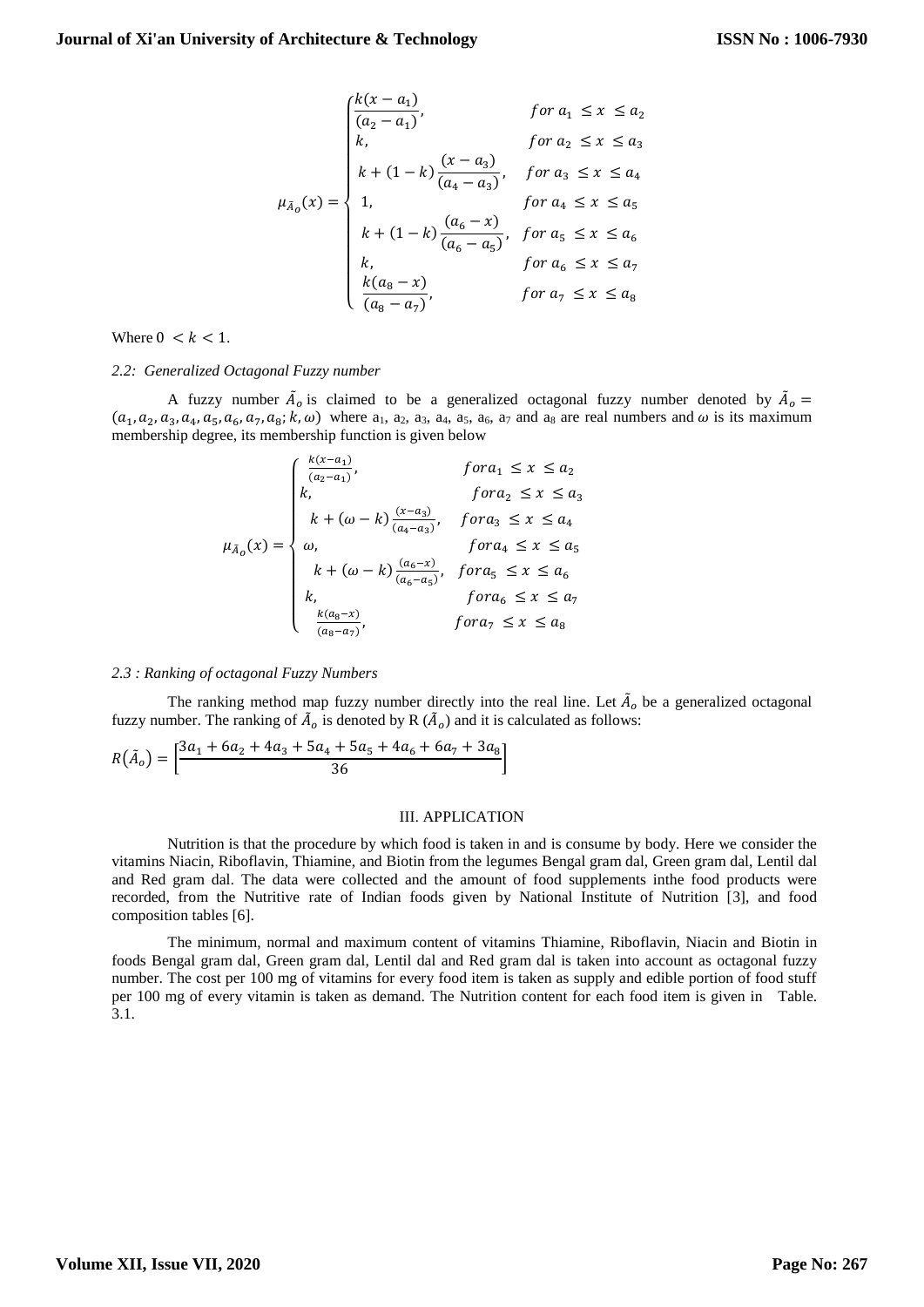| Food                                                     | Thiamine                                                                 | Riboflavin                                                                | Niacin                                                                    | <b>Biotin</b>                                                             | <b>Supply</b><br>(cost of Edible<br>portion of food<br>stuff per 100 mg)  |
|----------------------------------------------------------|--------------------------------------------------------------------------|---------------------------------------------------------------------------|---------------------------------------------------------------------------|---------------------------------------------------------------------------|---------------------------------------------------------------------------|
| Bengal<br>gram dal                                       | (0.3210, 0.3293,<br>0.3376,0.3459,<br>0.3542,0.3625,<br>0.3708,0.3791)   | (0.1470, 0.1479,<br>0.1488, 0.1497,<br>0.1506,0.1515,<br>0.1524, 0.1533   | (1.8100, 1.8271,<br>1.8442, 1.8613,<br>1.8784, 1.8955,<br>1.9126, 1.9297) | (0.7200, 0.7457,<br>0.7714,0.7971,<br>0.8228, 0.8485,<br>0.8742, 0.8999   | (0.0002, 0.0002,<br>0.0002, 0.0003,<br>0.0003, 0.0003,<br>0.0003, 0.0003  |
| Green gram<br>dal                                        | (0.2790, 0.2993,<br>0.3196,0.3399,<br>0.3602,0.3805,<br>0.4008, 0.4211)  | (0.1040, 0.1086,<br>0.1132,0.1178,<br>0.1224,0.1270,<br>0.1316, 0.1362    | (1.6100, 1.6757,<br>1.7414,1.8071,<br>1.8728, 1.9385,<br>2.0042,2.0699)   | (0.5900, 0.6071,<br>0.6242, 0.6413,<br>0.6584,0.6755,<br>0.6926, 0.7097   | (0.0003, 0.0003,<br>0.0003, 0.0003,<br>0.0004, 0.0004,<br>0.0004, 0.0004) |
| Lentil dal                                               | (0.3060, 0.3157,<br>0.3254,0.3351,<br>0.3448, 0.3545,<br>0.3642, 0.3739  | (0.1550, 0.1564,<br>0.1578, 0.1592,<br>0.1606, 0.1620,<br>0.1634, 0.1648  | (1.7900, 1.7957,<br>1.8014, 1.8071,<br>1.8128, 1.8185,<br>1.8242, 1.8299) | (1.0500, 1.1071,<br>1.1642, 1.2213,<br>1.2784, 1.3355,<br>1.3926, 1.4497) | (0.0004, 0.0004,<br>0.0004, 0.0004,<br>0.0004, 0.0004,<br>0.0004, 0.0005  |
| Red gram<br>dal                                          | (0.4040, 0.4171,<br>0.4302,0.4433,<br>0.4564,0.4695,<br>0.4826, 0.4957   | (0.1040, 0.1057,<br>0.1074,0.1091,<br>0.1108,0.1125,<br>0.1142, 0.1159    | (1.9500, 1.9900,<br>2.0300, 2.0700,<br>2.1100,2.1500,<br>2.1900, 2.2300)  | (0.2700, 0.2814,<br>0.2928, 0.3042,<br>0.3156,0.3270,<br>0.3384,0.3498)   | (0.0002, 0.0002,<br>0.0002, 0.0002,<br>0.0002, 0.0002,<br>0.0003, 0.0003  |
| <b>Demand</b><br>(cost of<br>nutrition<br>per 100<br>mg) | (0.0001, 0.0001,<br>0.0001, 0.0001,<br>0.0001, 0.0002,<br>0.0002, 0.0002 | (0.0001, 0.0001,<br>0.0001, 0.0001,<br>0.0001, 0.0001,<br>0.0001, 0.0001) | (0.0007, 0.0007,<br>0.0007, 0.0007,<br>0.0008, 0.0008,<br>0.0008, 0.0008  | (0.0003, 0.0003,<br>0.0003, 0.0003,<br>0.0003, 0.0003,<br>0.0003, 0.0004  | -                                                                         |

*Table 3.1: Fuzzy transportation table of Nutrition content for food items*

Let  $\tilde{A}_o$  be a generalized octagonal fuzzy number. The ranking of  $\tilde{A}_o$  is denoted by R  $(\tilde{A}_o)$  and it is calculated as follows:  $R(\tilde{A}_o) = \left[\frac{3a_1 + 6a_2 + 4a_3 + 5a_4 + 5a_5 + 4a_6 + 6a_7 + 3a_8}{36}\right]$ 

 $R(\tilde{A}_o) = \frac{1}{34}$  $\frac{1}{36}$ [12.6036] =0.3501  $R(\tilde{A})$  $R(\tilde{A}_o) = \frac{1}{36}$  $\frac{1}{36}$ [12.6036] =0.3501  $R(\tilde{A})$  $R(\tilde{A}_o) = \frac{1}{36}$  $\frac{1}{36}$ [12.2400] = 0.3400  $R(\tilde{A})$  $R(\tilde{A}_o) = \frac{1}{34}$  $\frac{1}{36}$ [16.1964] =0.4499  $R(\tilde{A})$  $R(\tilde{A}_o) = \frac{1}{34}$  $\frac{1}{36}$ [5.4072] =0.1502  $R(\tilde{A})$  $R(\tilde{A}_o) = \frac{1}{36}$  $\frac{1}{36}$ [4.3236] =0.1201  $R(\tilde{A})$  $R(\tilde{A}_o) = \frac{1}{36}$  $\frac{1}{36}$ [5.7564] =0.1599  $R(\tilde{A})$  $R(\tilde{A}_o) = \frac{1}{36}$  $\frac{1}{36}$ [3.9600] =0.1100  $R(\tilde{A})$ 

**Supply Demand**  $R(\tilde{A}_o) = \frac{1}{36}$  $\frac{1}{36}$ [0.0108] =0.0003  $R(\tilde{A})$  $R(\tilde{A}_o) = \frac{1}{34}$  $\frac{1}{36}$ [0.0144] =0.0004  $R(\tilde{A})$  $R(\tilde{A}_o) = \frac{1}{34}$  $\frac{1}{36}$ [0.0144] =0.0004  $R(\tilde{A})$  $R(\tilde{A}_o) = \frac{1}{36}$  $\frac{1}{36}$ [0.0072] =0.0002  $R(\tilde{A})$ 

$$
R(\tilde{A}_o) = \frac{1}{36} [67.3164] = 1.8699
$$
  
\n
$$
R(\tilde{A}_o) = \frac{1}{36} [66.2400] = 1.8400
$$
  
\n
$$
R(\tilde{A}_o) = \frac{1}{36} [65.1600] = 1.8100
$$
  
\n
$$
R(\tilde{A}_o) = \frac{1}{36} [75.2400] = 2.0900
$$
  
\n
$$
R(\tilde{A}_o) = \frac{1}{36} [29.1888] = 0.8108
$$
  
\n
$$
R(\tilde{A}_o) = \frac{1}{36} [23.3964] = 0.6499
$$
  
\n
$$
R(\tilde{A}_o) = \frac{1}{36} [44.9964] = 1.2499
$$
  
\n
$$
R(\tilde{A}_o) = \frac{1}{36} [11.1564] = 0.3099
$$

$$
R(\tilde{A}_o) = \frac{1}{36} [0.0036] = 0.0001
$$
  
\n
$$
R(\tilde{A}_o) = \frac{1}{36} [0.0036] = 0.0001
$$
  
\n
$$
R(\tilde{A}_o) = \frac{1}{36} [0.0288] = 0.0008
$$
  
\n
$$
R(\tilde{A}_o) = \frac{1}{36} [0.0108] = 0.0003
$$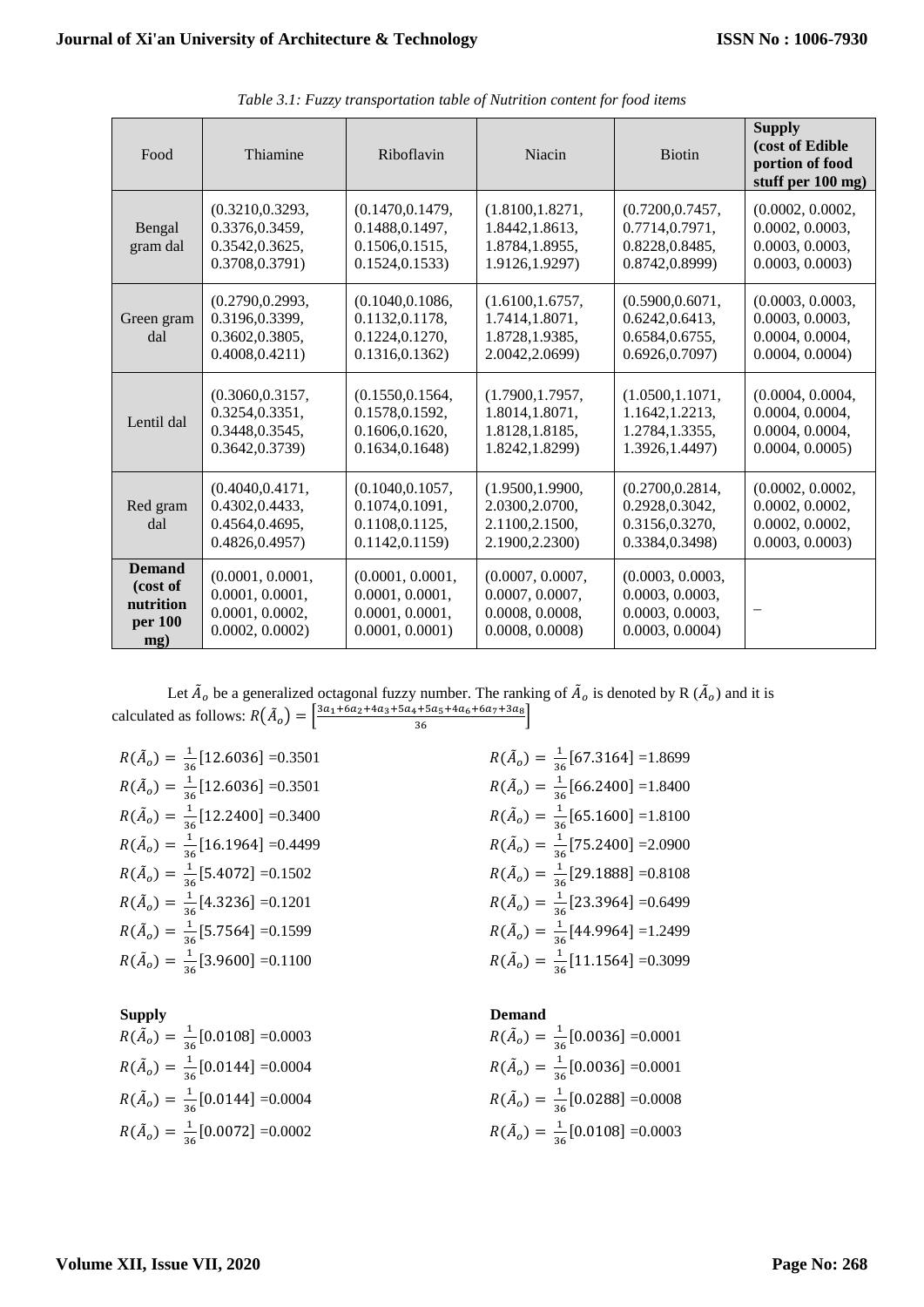| Food               | Thiamine | Riboflavin | Niacin | <b>Biotin</b> | Supply |
|--------------------|----------|------------|--------|---------------|--------|
| Bengal<br>gram dal | 0.3501   | 0.1502     | 1.8699 | 0.8108        | 0.0003 |
| Green gram<br>dal  | 0.3501   | 0.1201     | 1.8400 | 0.6499        | 0.0004 |
| Lentil dal         | 0.3400   | 0.1599     | 1.8100 | 1.2499        | 0.0004 |
| Red gram<br>dal    | 0.4499   | 0.1100     | 2.0900 | 0.3099        | 0.0002 |
| Demand             | 0.0001   | 0.0001     | 0.0008 | 0.0003        | 0.0013 |

*Table 3.2: Fuzzy transportation problem after applying ranking technique*

*Table 3.3: Optimum solution by North West Corner method*

| Food               | Thiamine         | Riboflavin       | Niacin           | <b>Biotin</b>    | Supply |
|--------------------|------------------|------------------|------------------|------------------|--------|
| Bengal<br>gram dal | 0.0001<br>0.3501 | 0.1502<br>0.0001 | 1.8699<br>0.0001 | 0.8108           | 0.0003 |
| Green gram<br>dal  | 0.3501           | 0.1201           | 0.0004<br>1.8400 | 0.6499           | 0.0004 |
| Lentil dal         | 0.3400           | 0.1599           | 0.0003<br>1.8100 | 0.0001<br>1.2499 | 0.0004 |
| Red gram<br>dal    | 0.4499           | 0.1100           | 2.0900           | 0.0002<br>0.3099 | 0.0002 |
| Demand             | 0.0001           | 0.0001           | 0.0008           | 0.0008           | 0.0013 |

The total minimum cost for nutrition food in balanced diet is

Min  $Z = (0.3501) (0.0001) + (0.1502) (0.0001) + (1.8699) (0.0001) + (1.8400) (0.0004) +$ 

 $(1.8100) (0.0003) + (1.2499) (0.0001) + (0.3099) (0.0002)$ 

Min  $Z = Rs. 0.0017$  per mg per day.

# IV. CONCLUSION

In this paper a way of solving fuzzy transportation problem (supply, demand and cost are all octagonal fuzzy numbers) were introduced by using ranking of fuzzy numbers. The shipping cost, availability at the origins and requirements at the destinations are all taken as octagonal fuzzy numbers to get the minimum cost of legumes. These data suggest a preservative role for suitable legumes intake to boost vitamins in a human body and also it conserves the healthy diet**.**

# **REFERENCES**

[1]. Annie Christi M.S., Malini D., "An Approach to Solve Transportation Problems with Octagonal Fuzzy Numbers Using Best Candidates Method and Different Ranking Techniques", International Journal of Computer Application, Vol.6 (1), 2016, pp.71-85.